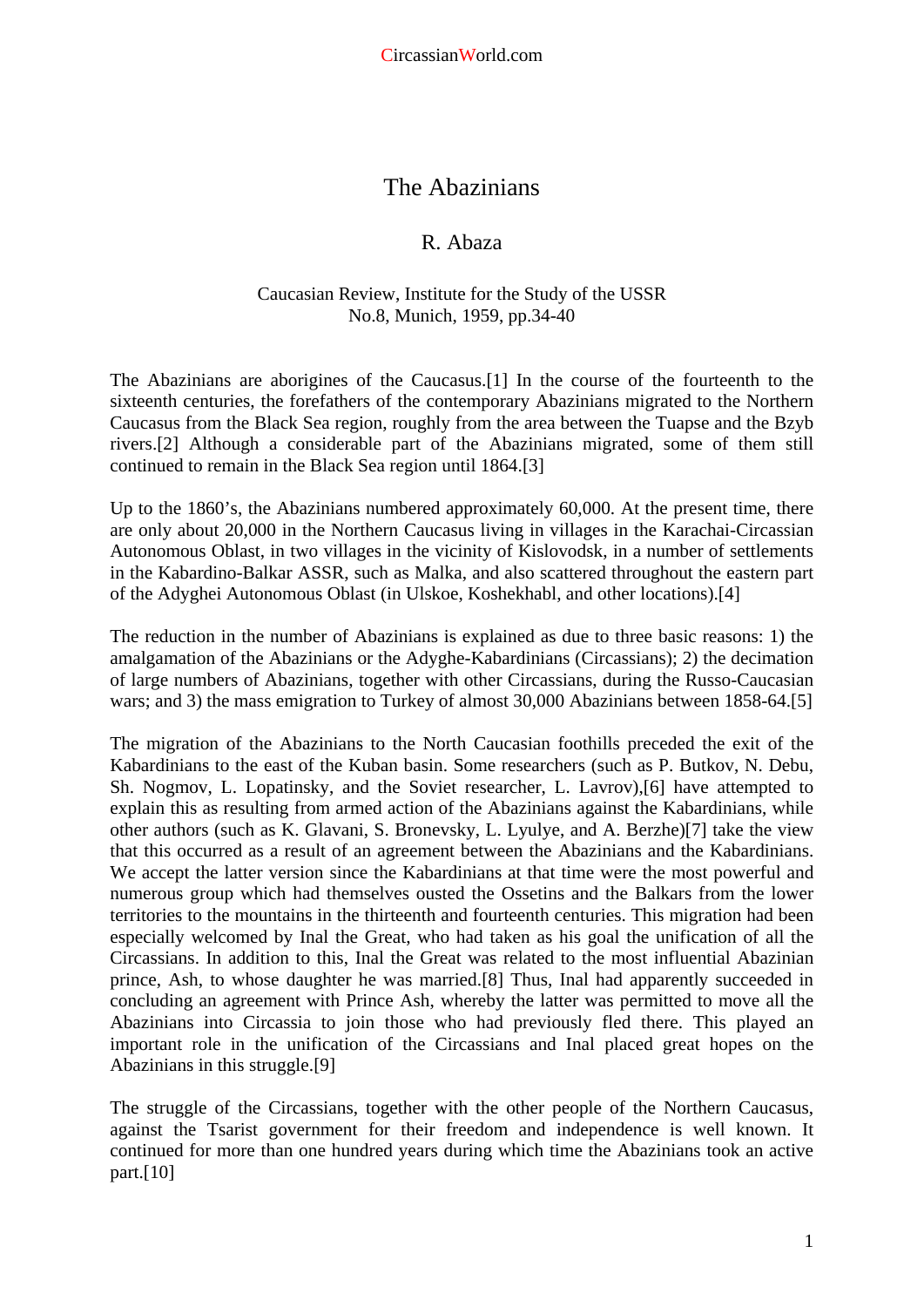The Abazinians were divided into two principal groups: the Tapanta and Shkarauau. The Tapanta were known among the Circassians as *Baskhyags*, while the Nogais called them *Altykesek Abaza* (Six-Lobe Abazinians) because of the ancient division of the Tapantas into six groups. U. K. Glavani (1724) called them *Beshkesek Abaza* (Five-Lobe Abazinians), since in the beginning of the eighteenth century they apparently consisted of only five groups. However, since the nineteenth century all documents have referred to them as *Altykesek Abaza*. The various groups of the Tapantas were named according to the family names the ruling princes: Loos*, Biberds, Dudarukos, Klyches, Kyaches*, and *Dzhantemirs*.

In the middle of the eighteenth century, the *Loos* lived with the other Tapantas along both banks of the Kuban River and in the region of the Kuban, Kuma, and Malka rivers. The numerous and powerful family of the prince of *Loos* (Seral-Ipa, Ali-Murza, Devlet-Girei, Mamat-Girei, and Ismail and Kazi Loos), claimed to be descended from the Arabian emirs,[11] but N. Kamenev tells of a German Baron Loo, who had been aide-de-camp to a Prussian prince and had traveled to the Caucasus with this prince in 1863 where he had been the guest of an Abazinian prince, Colonel Mamat-Girei Loo. The German baron claimed that his family chronicles told of a Colonel Loo who had participated in the Crusades, from which he did not return. During his visit, Baron Loo saw his family coat-of-arms on a ring which Mamat-Girei was wearing<sup>[12]</sup> and from these facts concluded that the Loos in the Caucasus were descended from the Germans. It is much more likely that the German family of Loo came originally from the Caucasus since there is no doubt that the Loo family had its origin in the Caucasus and derived its name from the Loo River which runs into the Black Sea region northwest of Sochi, from where the Abazinians migrated to the Northern Caucasus.[13] Thus, the German origin of the *Loos* is as unlikely as the legend of their Arab origin.

The *Loos* ruled the Tapantas with the help of their *amystada*[14] (retinue), the Komards, Lies, Dzhidzhes, Dzhugotans, Sheremets Lafishes, and Trams. During the Russo-Caucasian wars from 1774-1860, the *Loos* were forced to migrate from one place to the other each year. For instance, in 1774 they lived in the northern mountains of Beshtau and along the Teberda River, in 1786 along the upper Kuban, in 1787 along the upper Kuma, in 1789 along the Kuban, in 1790 along the Kuma and the Takhtamysh or Tamlyk rivers, during 1793-94 along the upper Kuma and the Kardanika, Teberda, and Shona rivers, in 1804 on the other side of the Kuban, in 1811 again along the Kuma, and in 1823 in the vicinity of the stanitsa Essentukskaya. During the 1860's a large number of *Loos* migrated to Turkey, while the remainder formed the present settlements of Indzhikchkun, Kubina, Krasno-Vostochnoe, and Koidan.

The *Biberds* were ruled by Prince Biberds and his *amystada*, the Maqars and Dzhantemirs. In the middle of the seventeenth century they dwelled along the Maly Zelenchuk River and the Kuban, and although they roamed along the Taberda in 1787, as well as the upper Kuma and Marukh rivers, they fled across the Kuban in 1804 and again returned to the Kuma in 1805. There is no information in the documents about the times and circumstances of the later migrations of the *Biberds*. It is only known that in 1833 they still numbered ''among the unsubdued mountaineers of the Kuban region.'' And in 1866 still resided in the same place where their descendants, the Eburgans, now live.

The *Dudarokos* were ruled by the Daruko princes, whom the Circassians called *Dudaruko*. This family also claimed descent from the Arab emirs. We note, however, that this family name, without the Circassian ending "ko," which means "son," was prevalent among the Ossetins who did not consider themselves Arabs. In 1746 the *Dudarukos* lived in the region of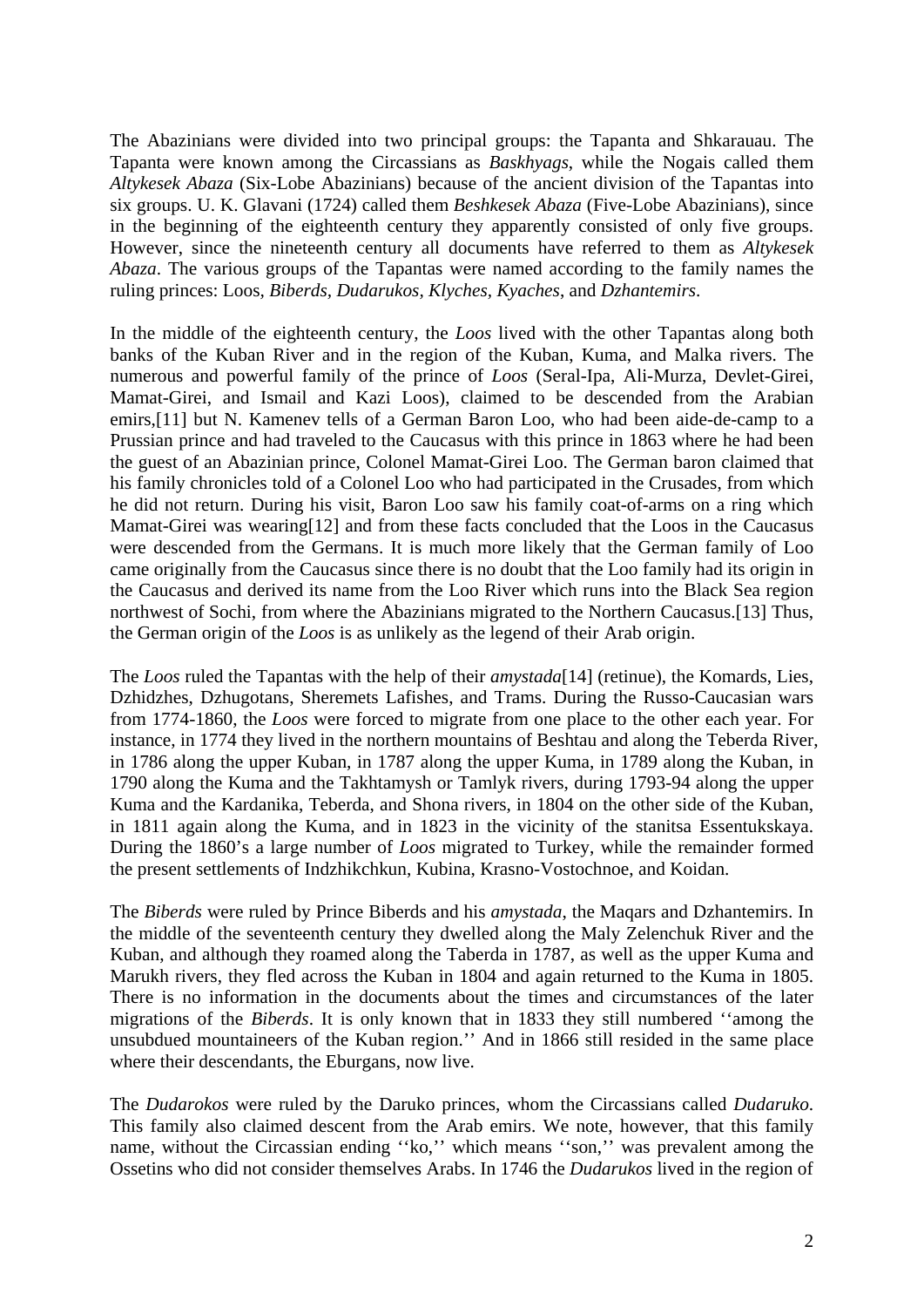the Laba, Urub, and Kuban rivers and in the vicinity of Tyumegi, in 1787 along the Maly Zelenchuk River, in 1804 along the Kuban, in 1805 along the Kuma and on the other side of the Kuban, and later again along the Maly Zelenchuk until 1824. The majority, however, were destroyed by Russian expeditionary forces, while the remainder returned to the present settlement of Psyzh in 1834.

The *Klyches* were ruled by Prince Klych and were known in 1724 as the *Kimlyaks* or *Kimyalks*. More specific mention of them commences in the early 1780's when they lived along the Maly Zelenechuk River, later in 1787 along the Kuma, in 1790 along the Kalmurza River, in 1794 again along the Kuma, in 1804 on the other side of the Kuban, in 1805 again along the Kuma, and from 1812-14 along the Bolshoi Zelenchuk River. They lived here until 1834, whence they migrated to the Kuban. In 1865 there was a settlement named Klychevskoe in this area which is known today as Psauchya-Dakhe.

Prince Kyach was the ruler of the *Kyaches*, who originally lived in the area where the settlements of Kurgokinskoe and Karamurzinskoe are now located. In 1787 they lived along the upper Maly Zelenchuk and later migrated to the right bank of the Kuban, in 1804 they fled to the other side of the Kuban, in 1831 in the upper basin of the Maly Zelenchuk, in 1860 along the right bank of the Mari, and later in the settlement of Egibekovskoe, now called Abazakt.

The *Dzhantemirs* were ruled by the Dzhantemir princes. In 1794 they lived near the present site of Pyatigorsk, but prior to this, they were found in the basin of the upper Kuma River. In 1800 Lieutenant General Knorring stated in his report to Paul I that, in the vicinity of the health resorts near Konstantinogorsk ''where there are warm mineral waters, live the Dzhantemirs of Abazinians, a well-behaved and obedient people.'' However, in 1804 the *Dzhantemirs* fled from the Russians to the other side of the Kuban and only after several years returned to the former location.[15] In 1823 S. Bronevsky reported that ''the Dzhantemir villages were scattered along the Kuma and Podkumka rivers with small farmsteads extending as far as the fortress of Kislovodskaya itself, numbering approximately 500 households.''[16] They remained there until the late 1860's and apparently later mingled with the Kabardinians who lived in Bolshaya [Great] Kabarda.[17]

Information on the *Abukos*, *Tambukos*, and *Makhokos* is very scanty. The *Abukos*, headed by the Abuko family, were located near the junction of the Eshkakon and Kuma rivers in 1852, when the inhabitants of this region were expelled to various Kabardian settlements with whom they mingled. The settlement of the *Tambukos*, ruled by the Tambuko family, has been known since 1809, when it was located on the left bank of the Kuban River. The second and last mention of them is encountered in 1820, when they were located on the other side of the Kuban. The settlement of the *Makhokos* was also known to be located on the other side of the Kuban in 1820.

The settlement of Babukovskoe was known to be located on the Malka River as early as 1774. In 1821 General Ermolov decided to organize a permanent detachment of the hundred sabers from Babukovskoe which was to be headed by the commander of a Volga Cossack regiment. In August 1822, by order of Alexander I, this detachment was formed into a Cossack *Sotnya* (hundred) in the same regiment and the inhabitants of the settlement were designated as Cossacks. In 1861, after a series of protests and armed uprisings they lost their status as Cossacks and were exiled to other Abazinian and Kabardinian settlements.[18]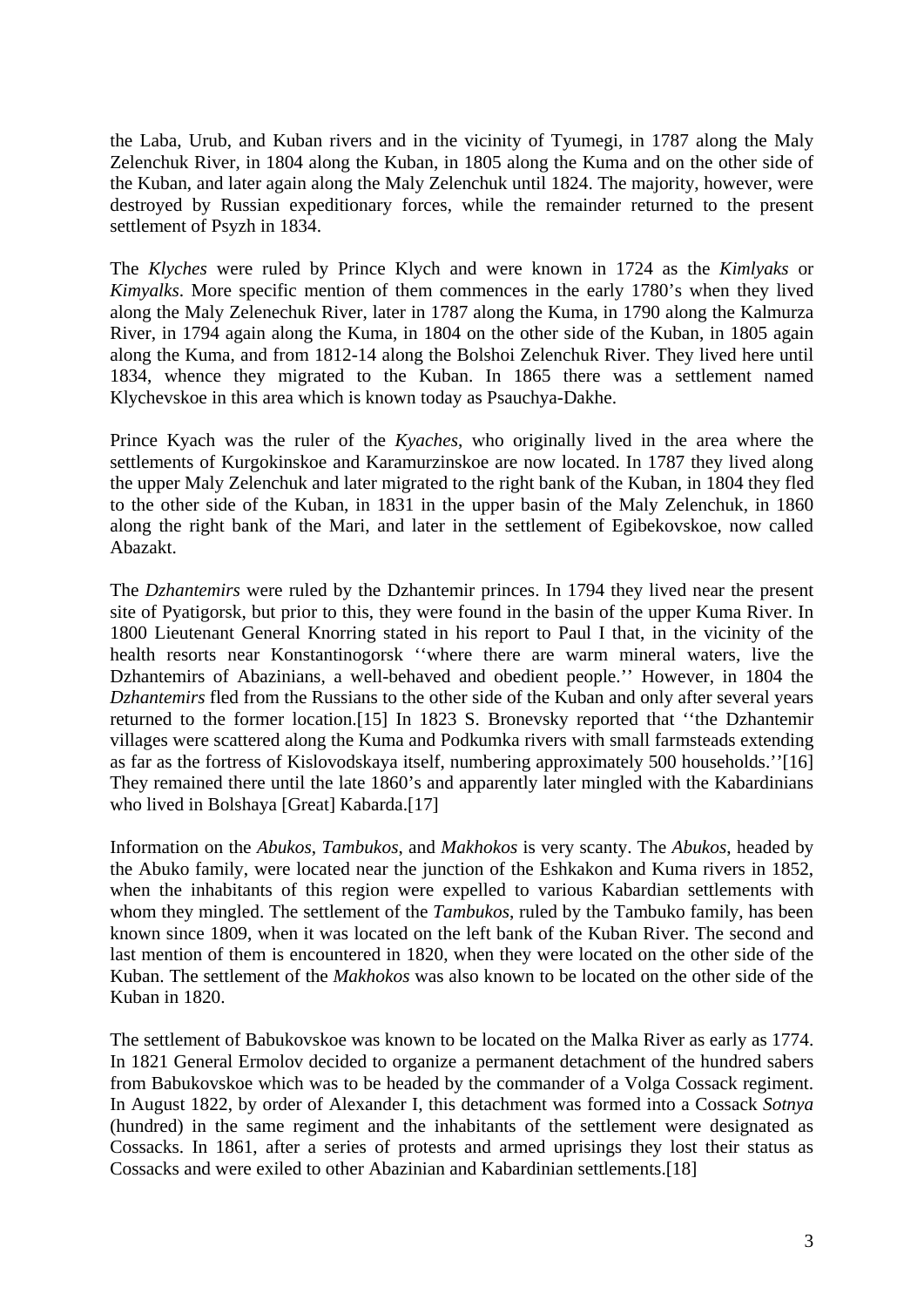The second major division of the Abazinians, the Shkarauau group, comprised the *Mysylbais*, *Tams*, *Kizilbeks*, *Chegrei*, and *Barakais*. The *Mysylbais* were also known as the *Mysylbarypsh, Bashilbais*, *Basylbai*, or *Psylbai*. First mention of them comes from Evliya-Çelebi in 1641 and 1676, when they lived in the Northern Caucasus and could, according to their own words, muster 7,500 brave warriors.[19] In 1758 they were living along the upper Urup. In 1769 the Tsarist government considered resettling them in Kabardia along the Cherek, but this plan was canceled due to the strong objections of the *Mysylbais* themselves. In 1791 they were still living along the upper Urup in an area which Pallas determined as located in the region of the upper Urup, the Kefar, and Tsikh (?) rivers and partly along the Bolshaya and Malaya Tegeni rivers. In 1837 the Russians settled them on the plains and they were forced to leave their mountain home. At this time, one of their settlements, which belonged to Mamat-Grei Sidov, was known to be located along the upper Urup. The *Mysylbais* remained on the plains only a short while, and again in 1842 returned to their former location. In 1850 the settlement of Sidov, which had been located about seven versts south of Nadezhdinsky fortress, together with other *Mysylbais*, left the upper Urup and settled on the right side of Bolshoi Zelenchuk, but in 1851 they lived in the region of the Fars and Psefir rivers. In the following year they were known to be living in the settlements of Kyusan-Kamarduv, Tokam-Blyanau, and Egibokovskoe; the latter two soon migrated closer to the Kuban. The present settlement of Abazakt (formerly Egibokovskoe) apparently dates from this period.

During the Russo-Caucasian wars, in the middle of the nineteenth century, the greater part of the *Mysylbais* were moved to the west so that in 1858 they lived in the region of the upper Bolshaya and Malaya Laba (below the present area of Akhmetovskaya and Andryukovskaya). During this period, they comprised, according to some sources, six, and according to others, four settlements: Sidov, Khudakirov, Islamov on the left bank of the Bolshaya Laba and Zhetkerob on the right bank of the Malaya Laba. In 1861 they migrated to Turkey rather than submit to Russian domination, but a small group remained on Russian soil and today these people live in Abazakt, Indzhikchkun, Psauchya-Dakhe, Kuvinskoe, Elburgan, and in two villages in the Adyghei Autonomous Oblast, Ulskoe and Koshekhabl.

The *Tams* were first mentioned in the beginning of the 1780's when they were ruled by the Zaurum princes and their *amystada*, Kudzhes. The origin of the word ''Tam'' is unknown. It has been suggested that it comes from the family name of a well-known prince, Tambi-Kabarda, but among the Mdave (Dzhiks), who lived in the Black Sea region, the word ''Tambii" means "Prince of the Tams." The *Tams* lived on the upper Bolshaya Laba until 1837 when moved to several other locations further south along this same river. In 1842 they again moved to the upper Bolshaya Laba, above the present site of Akhmetovskaya. In 1861 they moved beyond the main Caucasus renge to Mdave and thence to Turkey. A small number of them, together with the *Kizilbeks*, from the present village of Kuvinskoe.

The *Kizilbeks* received their name from the princely family of Kizilbek who, according to tradition, were descended from the son of a Crimean khan, Kizilbek by name, who had fled to the Caucasus. Among the retinue of this ruler were the Gergovs, Papnovs, Kanimatovs, Adzhibeevs, and Margushevs. First mention of the Kizilbeks dates back to 1742 when their settlements were scattered along the Andryuk, a branch of the Malaya Laba. According to some information, in 1858 there were five or six separate settlements, the Sagat-Girei, Sultan Akancha, Dokshei Dokshoko, Saral-ipa Kizilbek, and Samalkha. In 1830 the *Kizilbek* settlement of ''Kumnilalo,'' apparently Kanimatov, was located over fifty versts from Kaladzhei. In 1861 the majority of the *Kizilbeks* migrated to Turkey, while the remainder,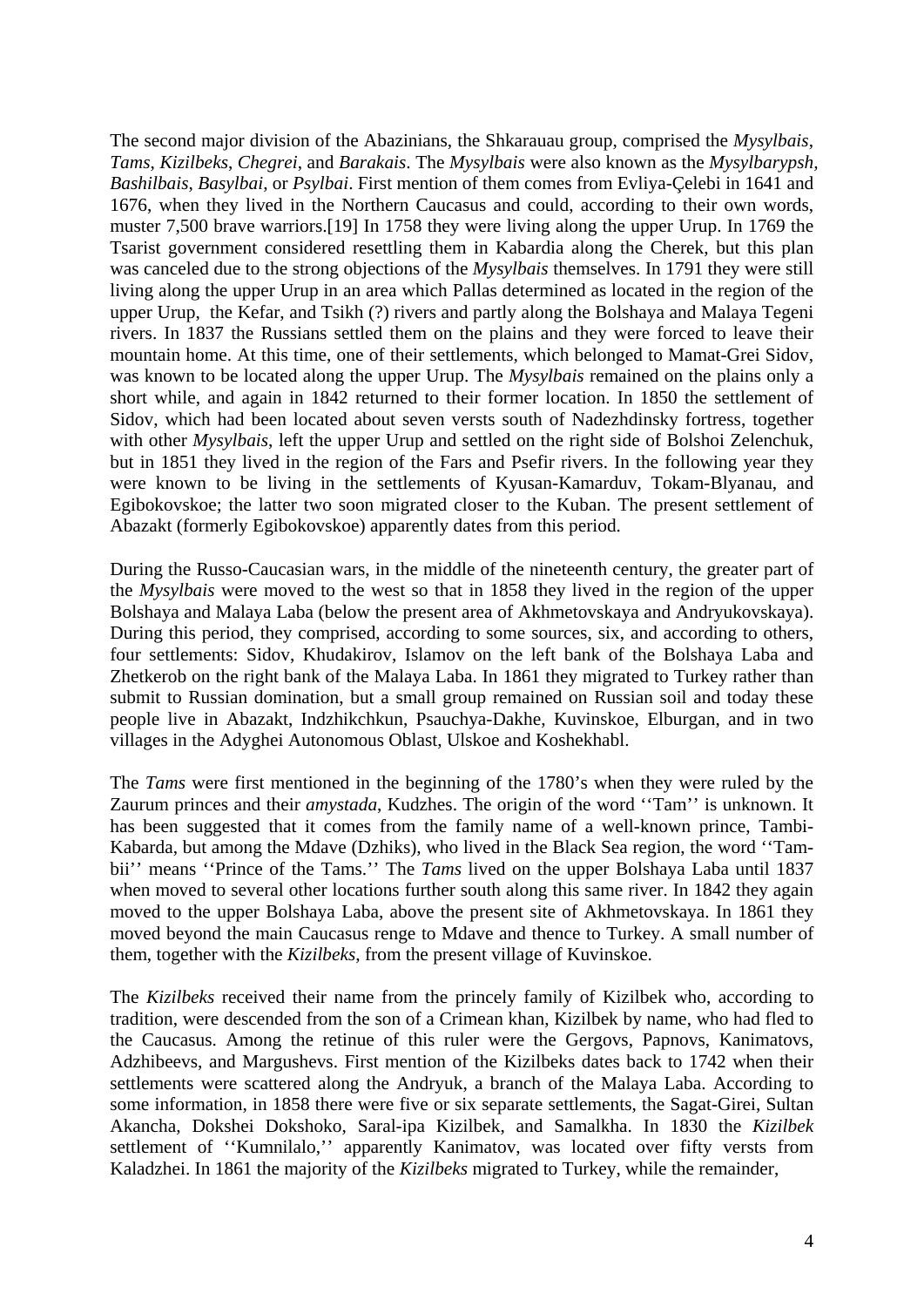together with the *Tams*, lived in the Caucasus in the village of Staro-Kuvinskoe and were scattered throughout other Abazinian and Circassian settlements, such as Ulskoe, Apsua, Khabez, Indzhukchkun, Psauchya-Dakhe, Khodz, and others.

The *Chegreis* are better known in literature as *Shakhgireis*. They were ruled by the family of Tsikises and the *amystada*, the Kubats, Shators, and Kelmurzies. The *Chegreis* were first mentioned in the middle of the eighteenth century when they lived in the valley of the Malaya Laba below the region of Andryukovskaya. In 1834, after taking the oath of ''Russian citizenship,'' the *Chegreis* moved to the plains somewhere along the lower Malaya Laba, but soon repudiated their citizenship and moved back to the mountains. In 1851 they were again compelled to take the oath and to move to the plains, but once more in 1858 they retired to the mountains to their former abode. At this time, according to Colonel Lisanevich, they comprised three settlements, but more accurate information states that there were four: Mukhammed Kubat, Effendi Shator, Kelmurzie, and Tsikis, or Tsekshne, which were scattered along both banks of the upper Malaya Laba River. However, the banks of this river were apparently not the only dwelling places of these people, as information in 1859 indicated that there was a large settlement on the Khodz River. In 1861 the *Chegreis* abandoned their settlements and spent the winter of 1861-62 in the region of the main Caucasus rage, and in the spring of 1862 in the overwhelming majority of them migrated to Turkey. A small number of the *Chegreis* submitted to the Russians and moved to the left bank of the Khodz River, whence they later moved to their present location in the village of Apsua (formerly Chegrei or Shakhgireevskoe). According to these inhabitants, prior to settling in this area, they had lived at various times in the basin of the Khodz River in the vicinity of Nakhviikh. A few of the *Chegreis* settled in the towns of Staro-Kuvinskoe, Ulskoe, and Khodz.

The *Bags* in the Northern Caucasus have been known since the beginning of the eighteenth century. They were ruled by the Bagoshes family and their *amystada*, the Shchukos, Tanashes, and Shamshes. Until 1862 they lived along the upper Khodz River in one or two settlements, of which Bagushe was located on the left bank of the river. In 1863 they all migrated to Turkey.

The *Barakais* were ruled by the Lyakhos princes and their *amystada*, the Ganshoks, Kuganchukos, and Anchokos. In the beginning of the eighteenth century they lived along the Gubs River until the 1730's when they moved to the plains. In 1841 they again returned to their former bode where they remained until 1862 in the settlement of Baraka Dakhov along the upper course of the Gubs. In the same year, they moved their dwellings west to the Dakhovskoe ravine and from there they moved to Turkey in 1863.[20]

The examples chosen in this article are illustrative of how the ''tribes'' and ''languages'' of the peoples of the Northern Caucasus were created. These depended on the dwelling places of the people, the names of their princes, and so forth. In essence, they are all one people, with a common history of resistance to oppressors and endless migrations to escape domination by stronger foes. The one Western Caucasian ethnic, linguistic group; they are capable of living together with a common language and with common interest, in spite of the ''myths'' of so many so-called experts on the Caucasus, who claim that there are scores of races and languages in this area. The purpose of this article has been show the origin of these so-called ''scores of races and languages.''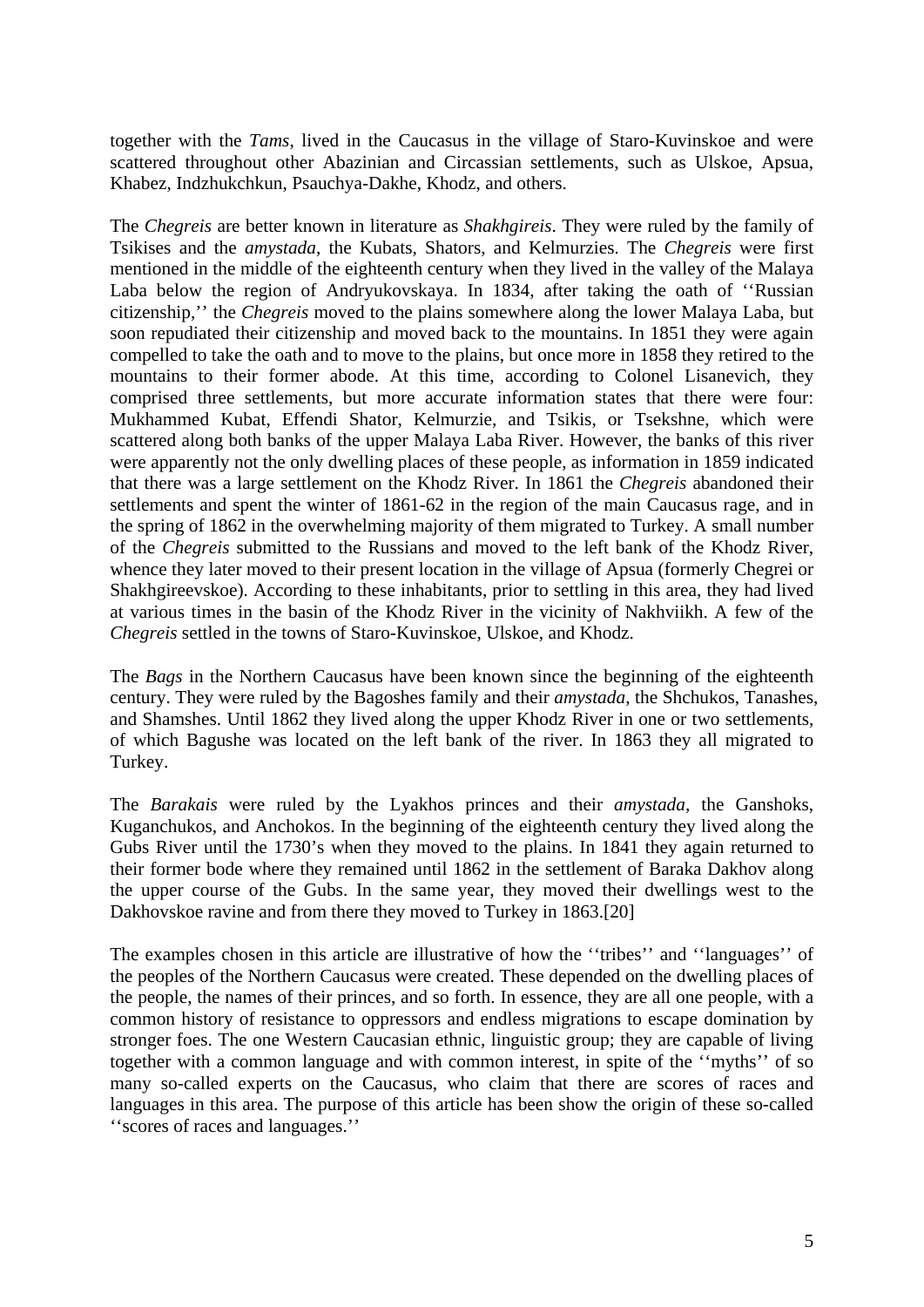**Notes** 

[1] L. I. Lavrov, ''Abaziny. Istoriko-etnografichesky ocherk'' (An Historical and Etnographic Outline of the Abazinians), *Kavkazsky etnografichesky sbornik*, No. 1, Moscow, 1955, pp. 6, 8-9; *Polnoe sobranie russkikh letopisei* (A Complete Collection of the Russian Chronicles), Volks. I-XXV, Moscow-Leningrad, 1841-1949. (See the years, 1154, 1223, 1346, and 1395.)

[2] L. I. Lavrov, *op. cit*., pp. 5, 27, 29.

[3] *Ibid.*

[4] *Ibid.*

[5] *Ibid.*

[6] P. G. Butkov, *Materialy dlya novoi istorii Kavkaza s 1720 po 1803 god* (Materials for a New History of the Caucasus from 1720 through 1803), Vol. I. Parts 1-3, St Petersburg, 1869; N. F. Grabovsky, ''*Prisoedinenie k Rossii Kabardy i ee borba za ne-zavisimost*'' (The Annexation of Kabarda by Russia and Its Struggle for Independence), *Sbornik svedenii o Kavkazskikh gortsakh, 9th ed., Tiflis, 1876; I. Debu, O Kavkazskoi linii i prisoedinennom k nei Chernomorskom voiske, ili voobshche zamechaniya o poselennykh polkakh, ograzhdayushchikh Kavkazskuyu liniyu i o sosedstvennykh gorskikh narodakh* (The Caucasian Line and the Black Sea Forces Assigned to lt, or General Remarks about the Regiments of Settlers which are Guarding the Caucasian Line and the Neighbouring Mountain Peoples), St Petersburg, 1829; Sh. Nogmov, ''*Istoriya Adykheiskogo naroda, sostavlennaya po predaniyam kabardintsev*'' (The History of the Adyghei People, Compiled from Legends of the Kabardians), *Kavkazsky calendar*, Tiflis, 1861; L. G. Lopatinsky, ''*Zametka o narode adyge voobshche I kabardintsakh v chastnosti*'' (A Note Concerning the Adyghei People in General and the Kabardinians in Particular), Sbornik *materialov dlya opisaniya mestnostei I plemen Kavkaza*, 12<sup>th</sup> ed., Tiflis, 1891. Quoted by L . I. Lavrov, op. cit., p. 9.

[7] K. Glavani, ''*Opisanie Cherkesii 1724 g.*'' (A Description of the Circassians in 1724), ''*Sbornik materialov dlya opisaniya mestnostei i plemen Kavkaza*, 17th ed., Tiflis, 1893; S. Bronevsky, *Noveishie geograficheskie i istoricheskie izvestiya o Kavkaze* (The Latest Geographical and Historical Information about the Caucasus), Part 1, Moscow, 1823; L. Lyulye, *Cherkesiya. Istoriko-etnograficheskie stati* (Historical and Etnographic Expulsion of the Mountaineers from the Caucasus), *Russkaya starina*, No. 1, 2, and 10, St. Petersburg, 1882. Quoted by L. I. Lavrov, *op. cit*., pp. 9-10.

[8] L. I. Lavrov, *op. cit*., p. 9.

[9] R. Traho, *Cherkesy* (The Circassians) Munich, 1956, p. 17.

[10] *Ibid*., pp. 19-105.

[11] K. Glavani, *op. cit*., p. 155. Quoted by L. I. Lavrov, *op. cit*., pp. 23-26.

[12] N. Kamenev. ''*Razvaliny tserkvi Sv. Georgiya, otkrytoi na reke Beloi*'' (The Divisions in the Church of St. George Discovered on the Belaya River), *Pamyatnaya knizkha Kubanskoi oblasti na 1877 god*, Ekaterinodar, 1877. Quoted by L. I. Lavrov, *op. cit*., p. 23.

[13] L. I. Lavrov, *op. cit*., p. 23.

[14] *Amysta* or *Amystada*, meaning ''Free Peasant.'' The *Amystada* formed the retinue and bodyguard of the prince. They were the head men of the separate settlements where there were no princes.

[15] L. I. Lavrov, *op. cit*., pp. 23-31.

[16] S. Bronevsky, *op. cit*., p. 333.

[17] L. I. Lavrov, *op. cit*., p. 27.